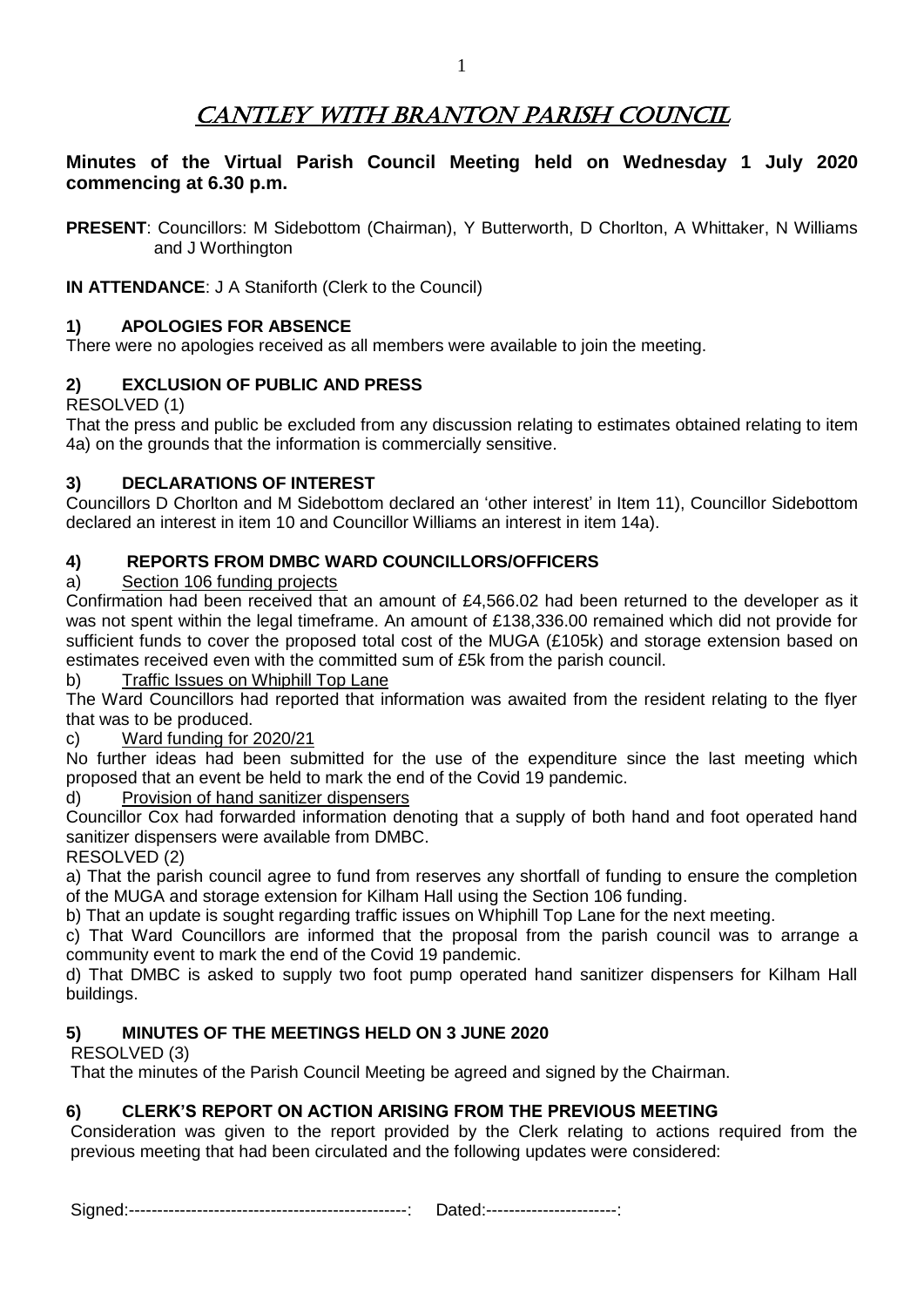a) Tree maintenance at Kilham Hall

A site visit was still awaited by the tree officer

b) Provision of additional Christmas trees

DMBC had confirmed that the Manor Farm location was not owned by DMBC, the three other sites on New Road, junction of Warning Tongue Lane and Bawtry Road and junction of School Lane and Doncaster Road were owned by DMBC.

c) Purchase of letter box and additional key

A letter box had been purchased and located in place of the letterbox provided by Kilham Hall. Any further keys needed to be ordered from the supplier and on contacting the supplier the type of key was out of stock and awaiting a further deliver from China. The cost of one key was £6.50 two keys £10 and three keys £12.

#### d) Repairs to hedge trimmer

The hedge trimmer had been repaired at a cost of £16.67 + vat.

#### e) Training webinars

Councillor Whittaker had expressed a wish to attend a planning webinar on 16 July 2020 at a cost of £22.50 and a place had been reserved.

RESOLVED (4)

a) That the information relating to actions undertaken by the Clerk since the last meeting be duly noted.

b) That the DMBC Tree Officer is contacted to seek a date for the tree inspection at Kilham Hall.

c) That the developer of Manor Farm is contacted to ask if permission would be granted for an illuminated Christmas tree to be provided and DMBC asked to confirm the suitability of the three sites with associated costs.

d) That the second key for the new letter box be kept in the Meeting Rooms for the hall usage.

e) That the Clerk arranges for the change of address for the parish council to C/o Kilham Hall.

f) That the cost of the equipment repair and webinar training be agreed.

# **7) INTERNAL AUDIT REPORT**

Consideration was given to the report of the internal auditor which had denoted that an amount of £20.16 vat had been over claimed and would need to be refunded. Four payments had been incorrectly recorded in the minutes due to typographical error and a number of invoices had only been signed by one member of the parish council. The internal auditor advised that invoices/documentation relating to direct debit payments should be signed by two council members. The Clerk's pay statement contained an incorrect salary point as scales had been realigned from April 2019. There were no issues of concern. RESOLVED (5)

a) That the report of the internal auditor is received and the contents duly noted and implemented as appropriate.

b) That a message of appreciation is extended to the Clerk and Internal Auditor for their work.

# **8) REVIEW AND RENEWAL OF INSURANCE**

RESOLVED (6)

That the insurance be agreed in accordance with the current contract with the inclusion of £1,500 of CCTV equipment and the deletion of cover for a war memorial.

# **9) ITEMS RAISED BY MEMBERS OF THE PUBLIC**

No members of the public joined the meeting. Correspondence had been received enquiring as to whether any further work was to be undertaken to the grass verges on Brockholes Lane and whether any further work was to be carried out at Black Carr Plantation following the recent maintenance work which had left areas in a poor condition.

RESOLVED (7)

That DMBC is contacted to provide information on maintenance work to the two areas and the residents notified accordingly.

# **10) CONTENT AND PUBLICATION OF NEXT NEWSLETTER**

Councillor Sidebottom did not take part in the discussion and the Vice-Chairman took the chair. The issue of the personal interest of the Chairman as the editor of the local magazine was discussed and that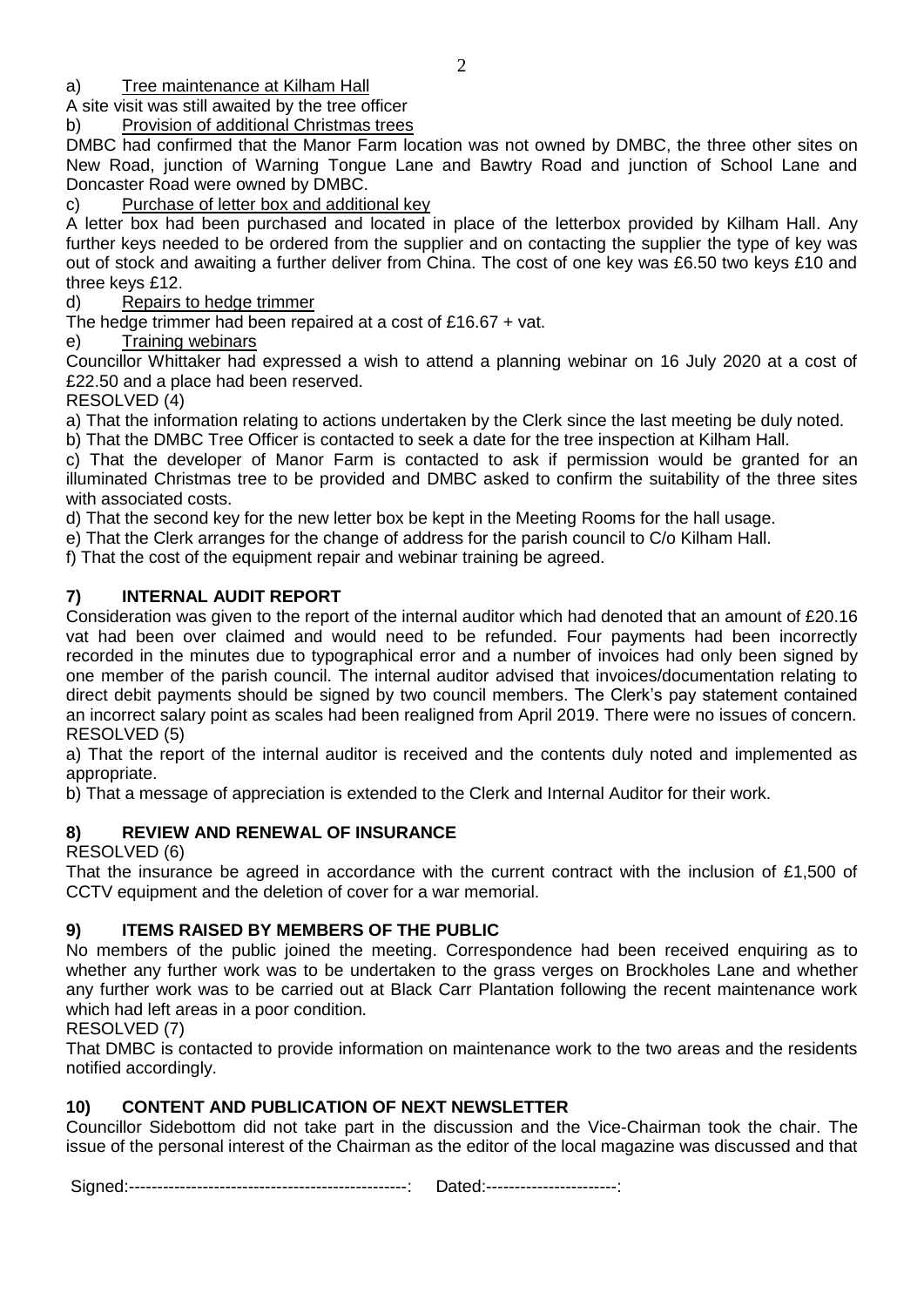3 in view of her role as Chairman of the parish council it would be of benefit to receive the Chairman's input into future newsletters. The Clerk advised that information had been forwarded to the Chairman about dispensations relating to interests but a dispensation had not been applied for to date. RESOLVED (8)

a) That a further newsletter be published in the September edition of the Branton and Auckley Arrow to include information relating to the next police 'Drop In' session, details of parish council meetings as to whether remote meetings were to continue or normal meetings resume in September 2020 and any other necessary information.

b) That the Chairman be permitted to take part in discussion on the content of newsletters based on the provision of four one page items in any one financial year.

# **11) KILHAM HALL MANAGEMENT COMMITTEE REPORT**

Councillor Sidebottom reported that in view of the latest guidelines the hall would remain closed and a decision would be made in August when a full risk assessment had been completed to prepare for a possible reopening in September 2020. The receipt of the £10k had alleviated any immediate financial concerns. One group was not intending to return before the spring but the fitness groups were hoping to return as soon as the hall re-opened.

RESOLVED (9)

That the report is received and a message of thanks extended to the Management Committee.

# **12) LITTER PICKING ARRANGEMENTS**

Councillor Sidebottom reported that contact had been made with the volunteers and it was proposed to undertake a litter pick on  $1<sup>st</sup>$  August 2020. There was a need to establish arrangements for the transportation of the collected bags of litter to the DMBC collection point and it was hoped a member of the group would volunteer.

RESOLVED (10)

a) That the details are noted, DMBC is asked to collect the bags of litter from the collection point and all those taking part duly thanked.

b) That it be agreed that in the event of any requirement for a car valet to be undertaken the parish council would agree to fund the cost up to a total cost of £60 including vat providing a valid receipt was obtained.

# **13) KILHAM HALL PARK/MEETING ROOMS AND GARDEN ISSUES**

a) Incidents of anti-social behaviour

A small number of further incidents had arisen reported by two households whose properties overlooked the park and CCTV footage provided to the police which had resulted in warnings being given to a number of the offenders. Subsequently only amounts of litter had been left and there had been no reports of damage or further anti-social behaviour. The police were visiting the area when possible.

#### b) Request for usage of the park for a fitness class

A month's trail had been offered to allow usage of the field and car park area for a group of up to six people to undertake fitness classes whilst gymnasiums remained closed. A resident of Kilham Lane had expressed a minor concern relating to loud music and parking on Kilham Lane. The music issue had been addressed and no further concerns had been received.

# c) Request for usage of the park for football/rugby/fitness classes by hall users

Communications had been received from local junior football and rugby teams for use of the field area for training purposes. A request had been made for a copy of public liability insurance certificates but none had been provided and it was assumed that alternative arrangements had been made.

An approach had also been made by a number of groups who hired the hall for fitness classes as to whether it would be possible for groups of up to six people to undertake the activities on the park area.

The Clerk had advised that there was a need for public liability insurance and to date none had been provided other than for the yoga group and it was assumed that the groups were only insured for personal injury.

# d) Condition of wooden picnic tables

The Clerk reported that the handyman had advised that the tables/benches were becoming unrepairable due to the wood rotting in several places. The one that would be removed/re-sited when the storage extension was built had the worst condition with the middle of the three in the best condition.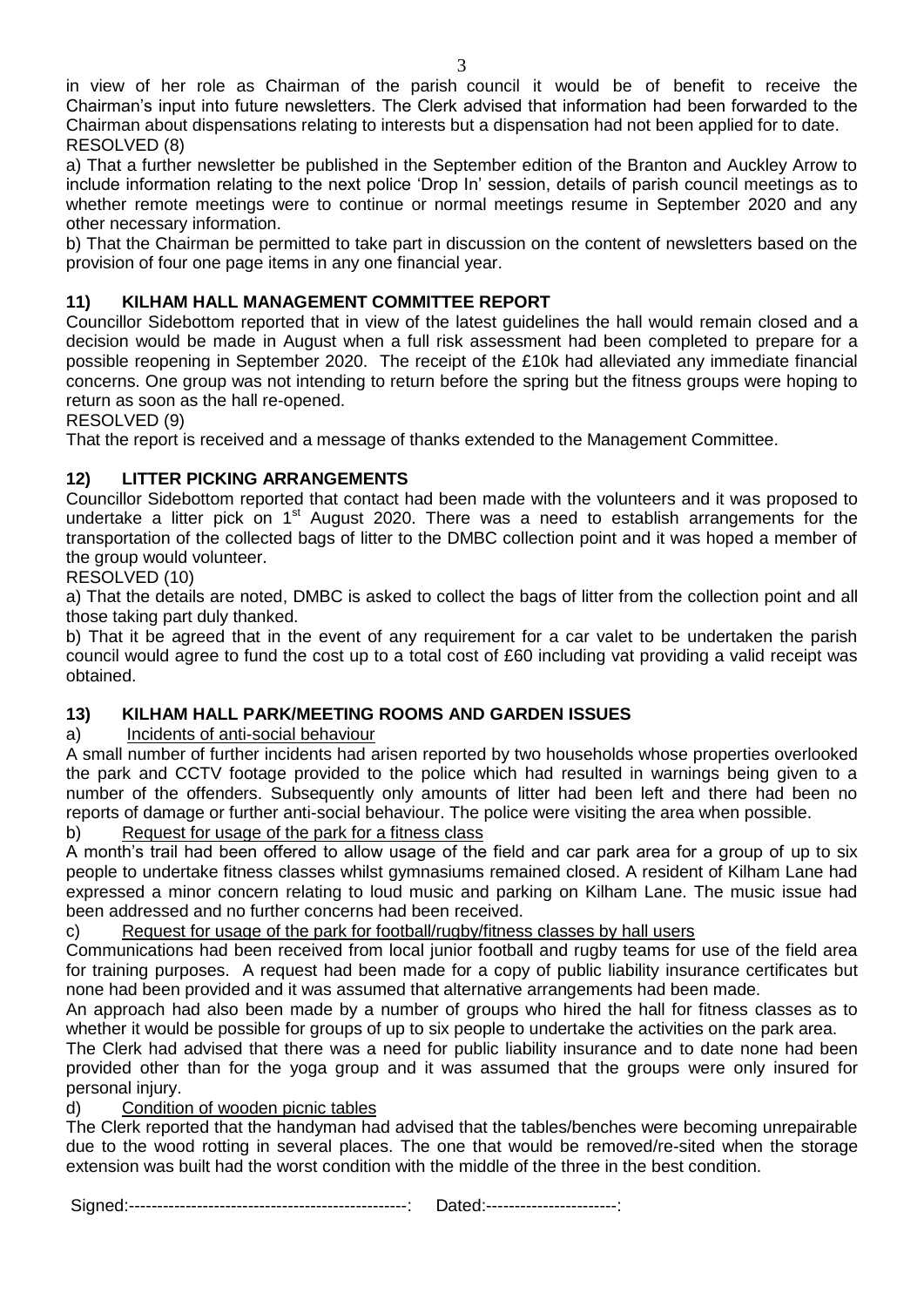The offer as to whether any spare sections were available from the Yorkshire Wildlife Park was awaited but the Handyman had expressed reservations about the suitability as it was known that these ones were older than the ones at Kilham Hall Park. Councillor Williams offered to contact the parish council handyman if any of the disused picnic tables at the Wildlife Park were suitable for spare parts for the tables at Kilham Hall Park.

e) Reopening of Kilham Hall Playground Equipment

The government had recently announced that children's playgrounds would be permitted to reopen from 4 July 2020 but guidelines had been issued as to how the playgrounds should be managed. There was a need to complete a risk assessment prior to the park reopening and the issue of cleaning the equipment was not reasonably practical to undertake.

RESOLVED (11)

a) That the incidents of anti-social behaviour and subsequent action are noted and any further serious issues referred to the police.

b) That details of the contact telephone numbers for reporting incidents of anti-social behaviour are provided to the Chairman to enable information to be provided to residents living in close proximity to the park to enable any incidents to be reported. Councillor Chorlton's offer to deliver the information was gratefully accepted.

c) That it be agreed that any local groups be permitted to use Kilham Hall site providing they had public liability insurance and operated with the current policy unless the council's insurer confirmed that public liability insurance was not required or that cover could be added at a minimal cost.

d) That details of the availability of any spare parts to repair the picnic benches is awaited and a further review of the condition is undertaken and any necessary action taken.

e) That advice is sought from DMBC regarding reopening the playground and the playground reopened when DMBC quidance can be complied with.

#### **14) PLANNING MATTER**

The following new planning applications were considered:

| 20/01348/FUL                | Change of use of land to campsite with associated  | Further information |
|-----------------------------|----------------------------------------------------|---------------------|
| Yorkshire Wildlife Park     | facilities                                         | required            |
| 20/01407/FUL<br>8 The Close | Erection of ground floor side extension            | No comments         |
| 20/00013/NONDET             | Appeal against non-decision for the erection of 1  | No further          |
| Land SW of New Road         | dwelling following demolition of existing building | comments            |

Councillor Worthington raised concerns in respect of an adverse impact on the surrounding highway in respect of application 20/01348 and requested that her concerns be recorded.

RESOLVED (12)

a) That the following information is requested in respect of application 20/01348/FUL and the comments are determined by the Clerk in consultation with members for submission:

- Is the application for tents only or for caravans/motorhomes in addition to tents?
- What is the date of commencement?
- Is it temporary or permanent seasonal or all year?
- Are there any further plans for associated buildings?
- Is the application linked to weekend festival events?

b) That the withdrawal of application20/0126/FUL be noted.

# **15) AUTHORISATION OF BANK PAYMENTS**

Consideration was given to the schedule of payments for signature.

RESOLVED (13)

That the following payments made are duly authorised:

20/013 Clerk (June salary) £ 710.13

| 20/014 | Clerk (reimbursement for letter box and hand sanitizer) | £ 47.98  |
|--------|---------------------------------------------------------|----------|
| 20/015 | Branton Garden Centre (oil for machinery)               | 6.99     |
| 20/016 | Branton Garden Centre (plants/compost for planters)     | £132.00  |
| 20/017 | Arrow Publications (June newsletter)                    | £ 114.00 |
| 20/018 | Glendale (grass cutting 8 & 22 May)                     | £ 87.31  |
|        |                                                         |          |

Signed: